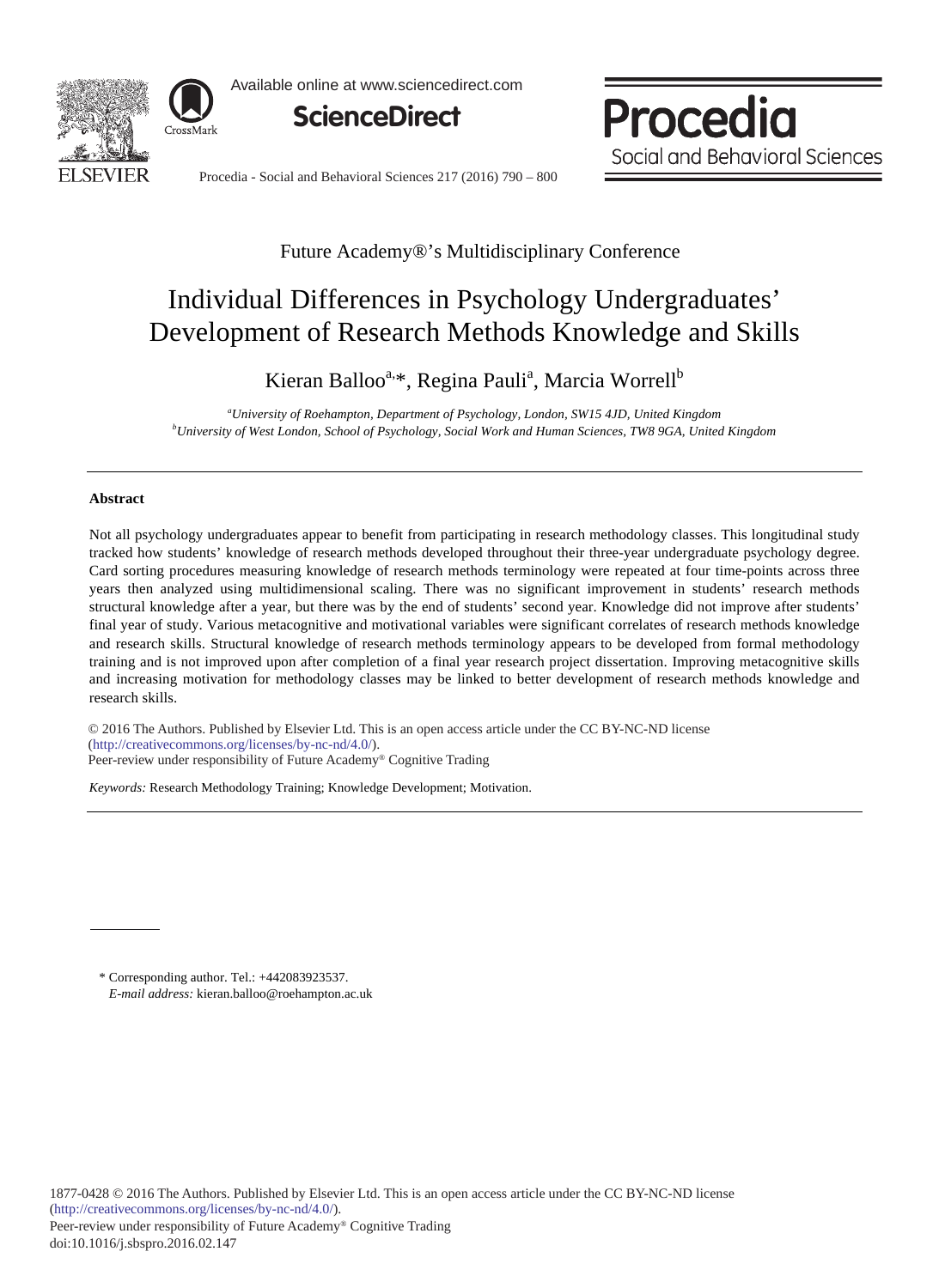# **1. Introduction**

University students are likely to undergo research methodology training while learning how to conduct research, which teaches them about research methods and develops their research skills. In order to develop domain-specific skills, learners need to have knowledge of that domain (Kraiger, Ford, & Salas, 1993).

Research on knowledge development argues that domain knowledge begins with declarative knowledge, which is explicit knowledge about the facts of a domain (Abu-Zaid & Khan, 2013), before developing into procedural knowledge, which is the knowledge or intellectual skills related to knowing how to perform relevant tasks (Davis & Yi, 2004; Gagne, 1984; Rickards, Fajen, Sullivan, & Gillespie, 1997). An example of declarative knowledge of research methods is knowledge of which methodological approaches to use in a given situation. An example of procedural knowledge of research methods is knowing how to apply that methodological approach in that situation. With this knowledge, students can develop research skills.

The mental models of domain knowledge are also important to examine as individual pieces of information gradually become more interconnected throughout learning, transforming into organized knowledge structures of a subject area (Davis & Yi, 2004). Changes in structural knowledge are said to occur as expertise develops (Rowe, Cooke, Hall, & Halgren, 1996). Experts have been found to structure their domain knowledge more efficiently than novices to allow for faster and better access to relevant problem solving information (French & Thomas, 1987; Hong, 1999). Thus, all knowledge types should be considered when exploring the development of proficiency in a domain.

Research has shown that people engaging in a longer period of initial training can recall much of the learned content many years later, even without additional rehearsal of the information (Bahrick  $&$  Hall, 1991). However, the process of developing knowledge, as discussed above, does not account for differences in knowledge between students who have all undergone the same length, amount and level of training. Bauer and Bennett (2003) noted how alumni of an undergraduate research programme reported significant improvements in a range of skills and abilities, so there are clear benefits to being involved in research. Bauer and Bennett did not, however, take into account the factors that may have supported or inhibited these improvements in skills and abilities, which vary from student-to-student. Furthermore, while high achieving students have been found to report positive research experiences through continued engagement in research, lower achieving students have reported the opposite (Taraban & Logue, 2012), and many students have professed poor understanding of research methods despite undertaking multiple methodology training courses (Lehti & Lehtinen, 2005). Difficulties with the learning of research methods in psychology has been noted by various research (e.g. Bard, Bieschke, Herbert, & Eberz, 2000) and social science students' difficulties with research methods has been found to be unrelated to their difficulties with the other study areas of their programmes (Murtonen & Lehtinen, 2003). Some students appear to develop knowledge in this domain more readily than others, but it is not clear why. Therefore, individual differences must play a role in this development of knowledge and skills.

#### *1.1. Theoretical Framework*

Ackerman (1996) proposed a theory of knowledge acquisition in adult learning called PPIK (intelligence-asprocess, personality, interests, and intelligence-as-knowledge) which suggests that the process of knowledge acquisition starts with the cognitive abilities of fluid intelligence (general problem solving ability) and crystallized intelligence (prior knowledge), then takes into account non-ability trait determinants of domain knowledge (such as personality, motivation and interest factors) to explain individual differences in domain knowledge (Ackerman & Beier, 2006). Thompson and Zamboanga (2004) found that prior knowledge has an effect on course achievement independently of cognitive ability or engagement. Therefore, as individuals increase their knowledge of a domain through learning, it would be logical to assume that these cognitive and non-ability factors act as facilitators and barriers to the development of knowledge and expertise.

Since knowledge is domain-specific (Rolfhus & Ackerman, 1999), the factors involved in development of knowledge in one domain might not be the same for another domain. Murtonen (2005) noted that motivation, approaches to learning and metacognitive skills are likely to play a part in students' learning of quantitative methods, and that anxiety about this learning would likely impact on students' motivation to learn. Research has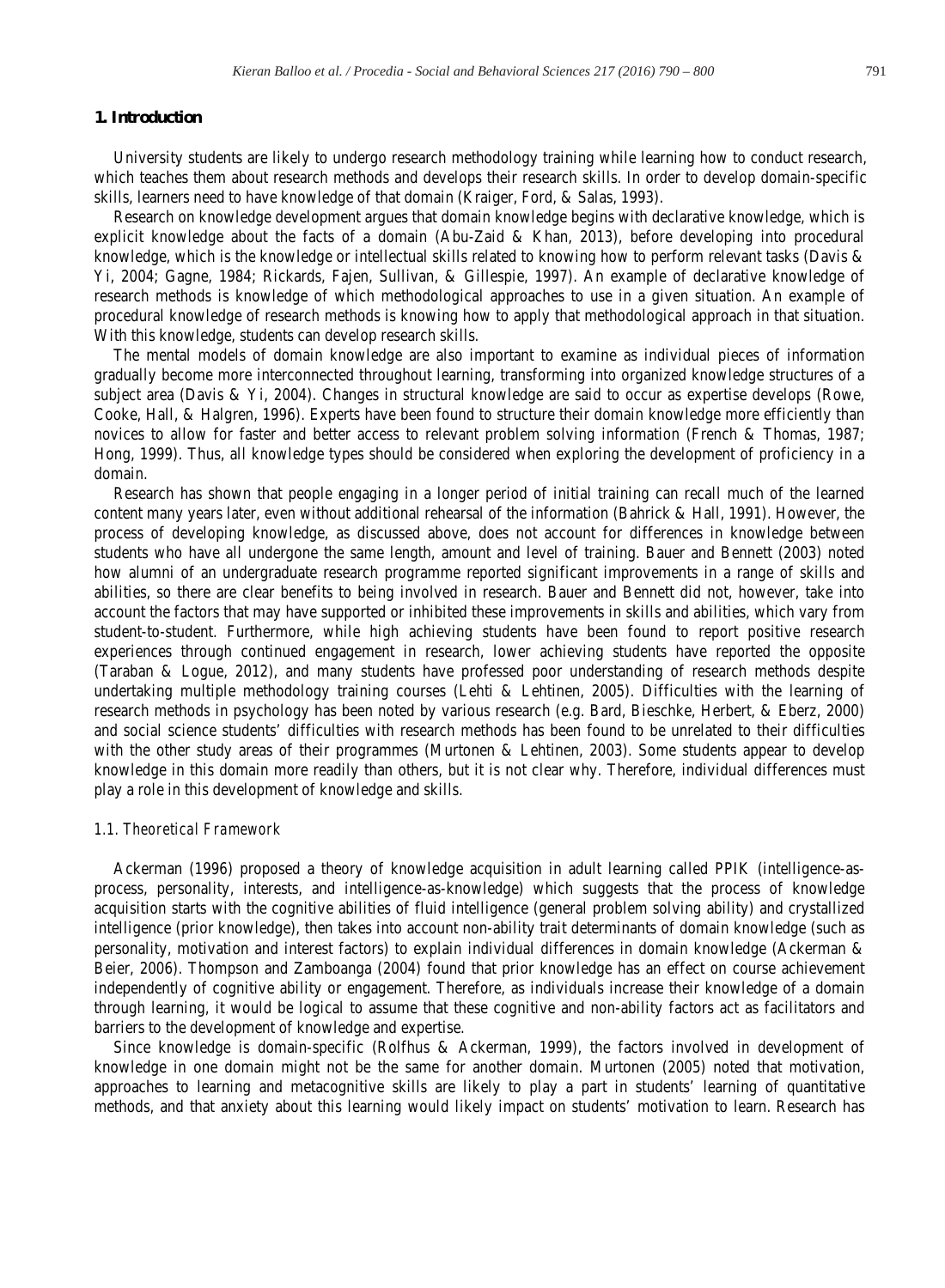also been conducted on the impact of maths, statistics and research anxiety on statistics achievement (Bandalos, Finney, & Geske, 2003; Onwuegbuzie, 1997, 2003; Townsend, Moore, Tuck, & Wilton, 1998), rather than on research methods knowledge and research skills in general. The relationship between research self-efficacy and research interest has also been examined in doctoral students undertaking research as part of counselling programme (Bieschke, 2006; Bishop & Bieschke, 1998), but no similar research has been conducted with undergraduates. It is still not clear how or if cognitive ability, prior knowledge and non-ability factors actually directly relate to the development of research methods knowledge and research skills.

#### *1.2. Rationale, Aims and Research Questions*

Murtonen (2005) noted that much research has focused on problems with learning statistics and very few studies focus on developing research skills, so she broadened her focus to include learning of quantitative research methods. The current study broadens the focus even further to encompass research methods learning and research skills in general, whether quantitative or qualitative. This is of particular importance considering that Murtonen envisioned students would have similar problems when learning research skills as a whole, to the problems that students have with learning statistics. Furthermore, differences in motivation, approaches to learning, metacognitive skills and anxiety are assumed to be related to research methods learning, but it is not clear whether these factors are merely related to inclination to learn, or whether they actually have a direct role in the development of research methods knowledge and research skills as well. To date, no studies have considered the role of a range of psychological constructs in the development of research methods knowledge and research skills.

The aims of the current study were to see how students' structural knowledge of research methods develops over time and to ascertain the factors that may account for this development and the formation of declarative and procedural knowledge, and research skills. The following research questions were addressed by the current study:

- How do experts and students structure their knowledge of research methods?
- Does students' structural knowledge of research methods become more similar to experts throughout their degree?
- Can differences in research methods knowledge and research skills be explained by individual differences in cognitive ability, prior knowledge, non-ability traits, and amount of deliberate practice of research methods engaged in?

#### **2. Method**

#### *2.1. Design*

A longitudinal design was used to determine the development of research methods knowledge by undergraduate psychology students across their degree. Structural knowledge of research methods was assessed at the beginning of the students' degree (T1), then again at the end of their first year (T2), second year (T3) and third (final) year (T4) of study.

#### *2.2. Participants*

The total sample consisted of 259 undergraduate psychology students from a single cohort (205 females, 54 males,  $M_{\text{age}} = 20.56$  years,  $SD_{\text{age}} = 4.60$ , age range: 18–47 years at the commencement of the current study) studying at a post-1992 London-based university. The sample size incorporates all participants that took part in any aspect of the study. Not all participants chose to participate in all stages of the study.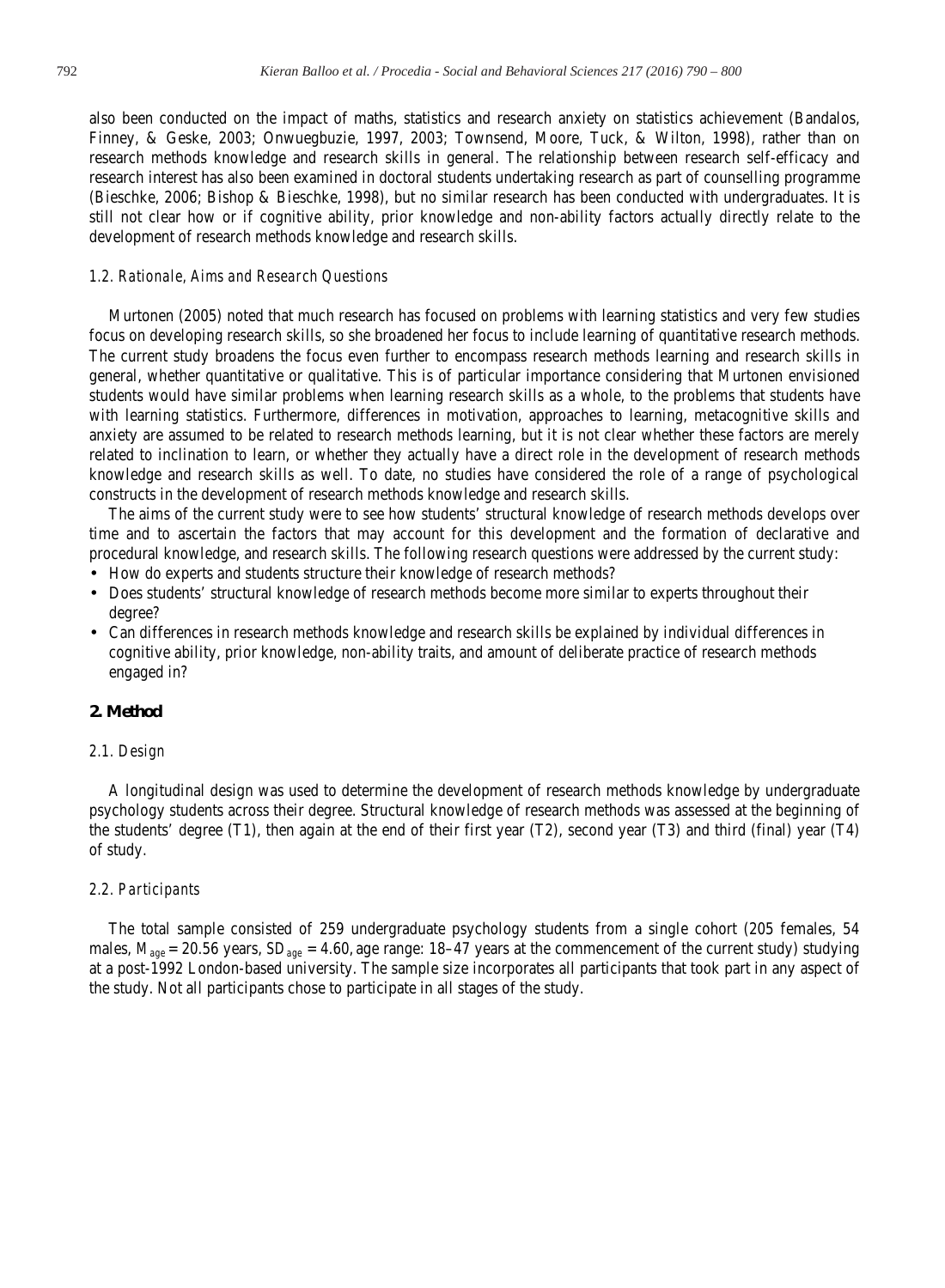# *2.3. Materials*

#### *2.3.1. Cognitive ability measure*

Fluid intelligence (G*f*; intelligence as general problem solving ability) was measured by the Raven's Advanced Progressive Matrices (APM) test (Raven, Raven, & Court, 1998).

#### *2.3.2. Psychometric measures*

In addition to a demographic questionnaire, a battery of self-report questionnaires was administered to assess individual differences on the basis of various non-intellective psychological factors. The constructs chosen to be measured in the current study were selected on the basis of a recent meta-analysis of non-intellective psychological factors predicting general academic performance by Richardson et al. (2012). A variety of constructs involving students' approaches to research (Bard et al., 2000; Onwuegbuzie, 2003) were also measured as these were felt to be relevant to the knowledge domain being examined in the current study.

The following measures were used: *Conscientiousness* subscale of the *Five-Factor Inventory (NEO-FFI)* (Costa & McCrae, 1992); *Academic Procrastination* subscale of the *Procrastination Assessment Scale for Students (PASS)*  (Solomon & Rothblum, 1984); six subscales of the *Motivated Strategies for Learning Questionnaire (MSLQ)* (Pintrich & de Groot, 1990) including *Performance Self-Efficacy*, *Test anxiety*, *Elaboration*, *Metacognitive Self-Regulation*, *Effort regulation* and *Time/study environment management*; *Academic Self-Concept Scale* (Reynolds, 1988); *Attentional Control Scale* (Derryberry & Reed, 2002); *Surface Learning* and *Strategic Learning* subscales of the *Approaches and Study Skills Inventory for Students – Short Version* (Entwistle & Ramsden, 1983); *Perceived Stress Scale* (Cohen, Kamarck, & Mermelstein, 1983); *Academic Stress Scale* (Abouserie, 1994); *Trait Anxiety*  subscale of the *State-Trait Anxiety Inventory (STAI)* (Spielberger, Gorsuch, Lushene, Vagg, & Jacobs, 1983); *Interest in Research Questionnaire (IRQ)* (Bishop & Bieschke, 1998); *Research Self-Efficacy Scale (RSES)* (Bieschke, Bishop, & Garcia, 1996; Greeley et al., 1989); *Research Anxiety Rating Scale* (Onwuegbuzie, 1996); *Statistics Anxiety Rating Scale (STARS)* (Cruise & Wilkins, 1980).

#### *2.3.3. Deliberate practice of research methods*

Throughout their first year of study, students were provided with 29 optional workshop exercises for their research methods course. These were made available on their virtual learning environment (Moodle) and covered topics relating to various quantitative and qualitative research methods. The proportion of the workshop exercises that were completed was used as a proxy of the amount of deliberate practice of research methods engaged in.

#### *2.3.4. Knowledge measures*

Average marks from two *research methods multiple-choice tests* were used to represent declarative/procedural knowledge of research methods. Average marks from two *research reports* were used to represent procedural knowledge of research methods and research skills. A *numeracy/statistics pre-test* taken in the first week of term was used to represent prior declarative knowledge of numeracy and statistics prior to starting methodology training.

In order to evaluate structural knowledge of research methods, a card sort was developed for the current study. Card sorting procedures are a reliable technique for obtaining cognitive representations of an individual's knowledge of a specific domain (Harper et al., 2003). Key aspects of research methods were deemed to include knowledge of research methods terminology, so 26 items were produced that covered terms from the different research domains taught in the methodology courses on the undergraduate psychology programme of the sampled university (i.e. descriptives, hypothesis testing, correlational design, psychometrics, qualitative research and experimental design). The items contained within the card sort were verified by two experts (academic staff members) to ensure that they covered the appropriate breadth of knowledge expected to be developed at this level. An expert group was also recruited to create a referent knowledge structure against which the students' structures were based. This group consisted of five research methods instructors who had experience of conducting research at doctoral and post-doctoral level.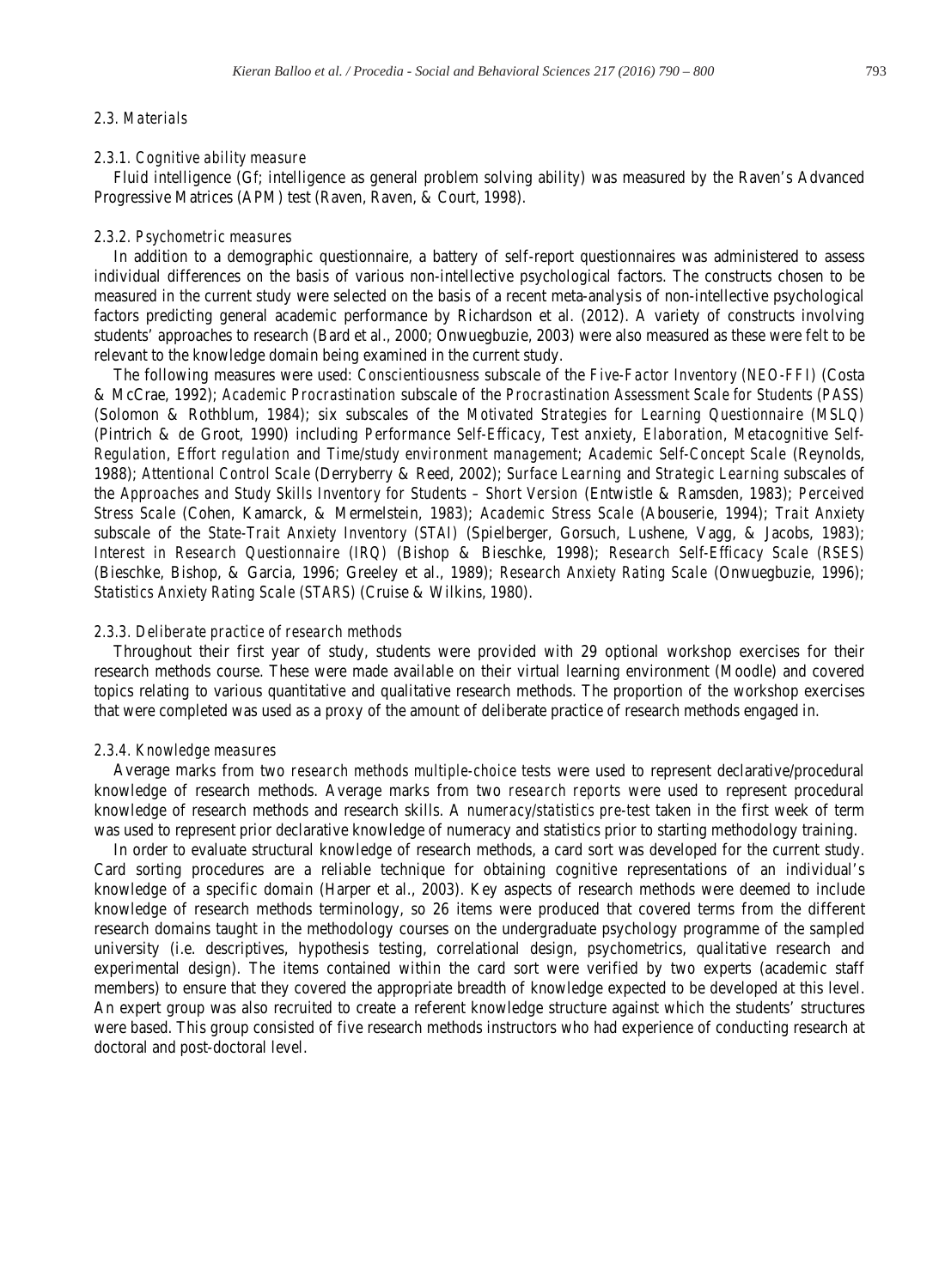# *2.4. Procedure*

Data was collected over the course of three academic years. At the beginning of students' first year, participants were asked to complete the demographic questionnaire followed by the card sorting task in their induction week (T1). The card sorting task could then be used as a baseline measure of participants' structural knowledge of research methods. Participants were provided with virtual cards displayed in a random order listing each of the research methods terminology items. Participants were instructed to sort these cards into 'piles' based on common groupings of perceived shared meaning between the items. Following this were five further separate data collection sessions across the students' first academic year, in which participants completed the above measures. These sessions included the same participants if they were present in those sessions. At the end of the academic year, participants were asked to complete the same card sort again (T2). The same cohort was then contacted again to complete the card sort at the end of their second year of study (T3) and the end of their final year of study (T4).

#### **3. Results**

#### *3.1. Card sort data coding*

Card sort data was entered into distance matrices that displayed the perceived dissimilarities between each of the items for each participant in the form of raw proximity scores between each pair of items ( $0 =$  similar,  $1 =$ dissimilar). In order to determine how much knowledge was being exhibited by participants, all participants' card sort data was compared to a group of experts' card sort data, which was used as a referent structure.

#### *3.2. Group level knowledge*

Composites of all card sort data were formed for all participants that took part at each time-point. The referent expert matrix and the composite distance matrices for all participants at T1, T2, T3 and T4 were then separately submitted to Kruskal's (1964) non-metric multidimensional scaling (NMDS) procedures with ordinal transformations using the PROXSCAL procedure on SPSS. As part of the MDS analyses, cognitive maps are produced, which are visual representations of participants' structural knowledge of a domain and can be produced for an individual or for groups of individuals (Goldsmith, Johnson, & Acton, 1991; Gonzalvo, Cañas, & Bajo, 1994). The maps are used to identify how participants have grouped items they feel are related (i.e. clusters of items will form where participants feel that these items are related) and also to reveal the underlying dimensions in the data (i.e. the spacing between items and clusters along each dimension should elucidate how the participants believe the items are related along two continuums). Figure 1 displays the expert knowledge structure cognitive map.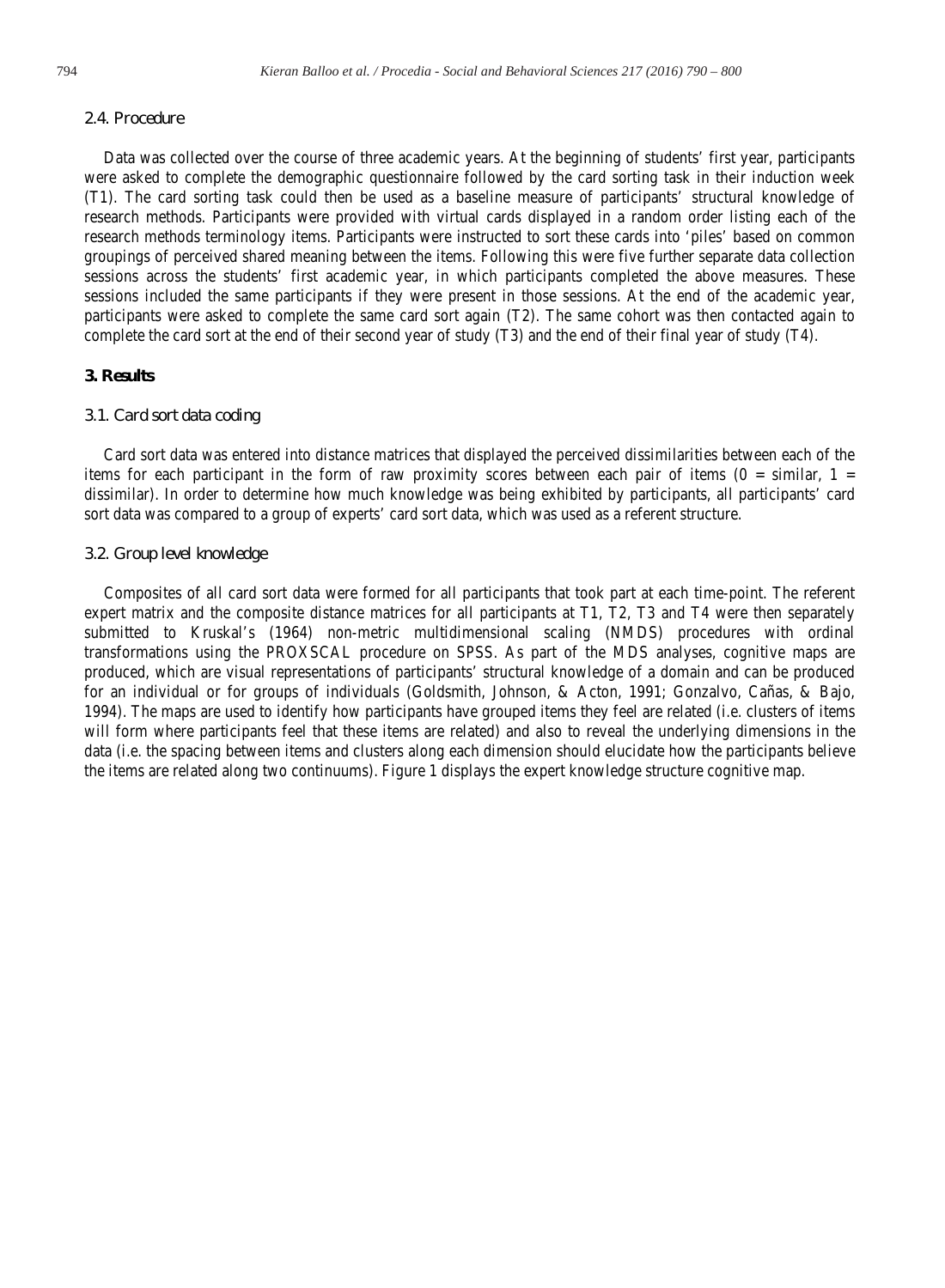$\frac{\infty}{P_3P_2}$ 



Fig. 1. Referent Expert Knowledge Structure Cognitive Map. D = Descriptives items, H = Hypothesis Testing items, C = Correlational Design items, P = Psychometrics items, Q = Qualitative Research items, E = Experimental Design items. *STRESS-1* = .03, *D.A.F.* = .9994, *T.C.C.* = .9997, *n =* 5.

Dimension 1

As expected, the expert knowledge structure (Figure 1) appears to show clusters of items grouped together on the basis of the different research domains that form part of the undergraduate psychology programme and were part of the design of the original card sort. These have been indicated in Figure 1 by the dashed loops. The qualitative items can also further be distinguished by being sub-divided into discourse and content-based approaches. As can also be seen in Figure 1, the qualitative items cluster towards the positive pole of dimension 1 (to the right of the vertical line), whereas all other items tend to cluster towards the negative pole. Therefore, dimension 1 was labelled as *Quantitative/Qualitative Research*. There appeared to be far more subtle distinctions between clusters along dimension 2. The qualitative and descriptive statistics items sit in the middle of this dimension. To the positive end of the pole (above the horizontal line) are correlational design items, with psychometric items at the far end. At the end of the negative pole are hypothesis testing and experimental design items. Items at the negative pole tend to focus more on hypothesis testing research whereas items at the positive pole tend to focus on hypothesis generating research. Therefore, dimension 2 was labelled as *Hypothesis Generating/Hypothesis Testing Research*.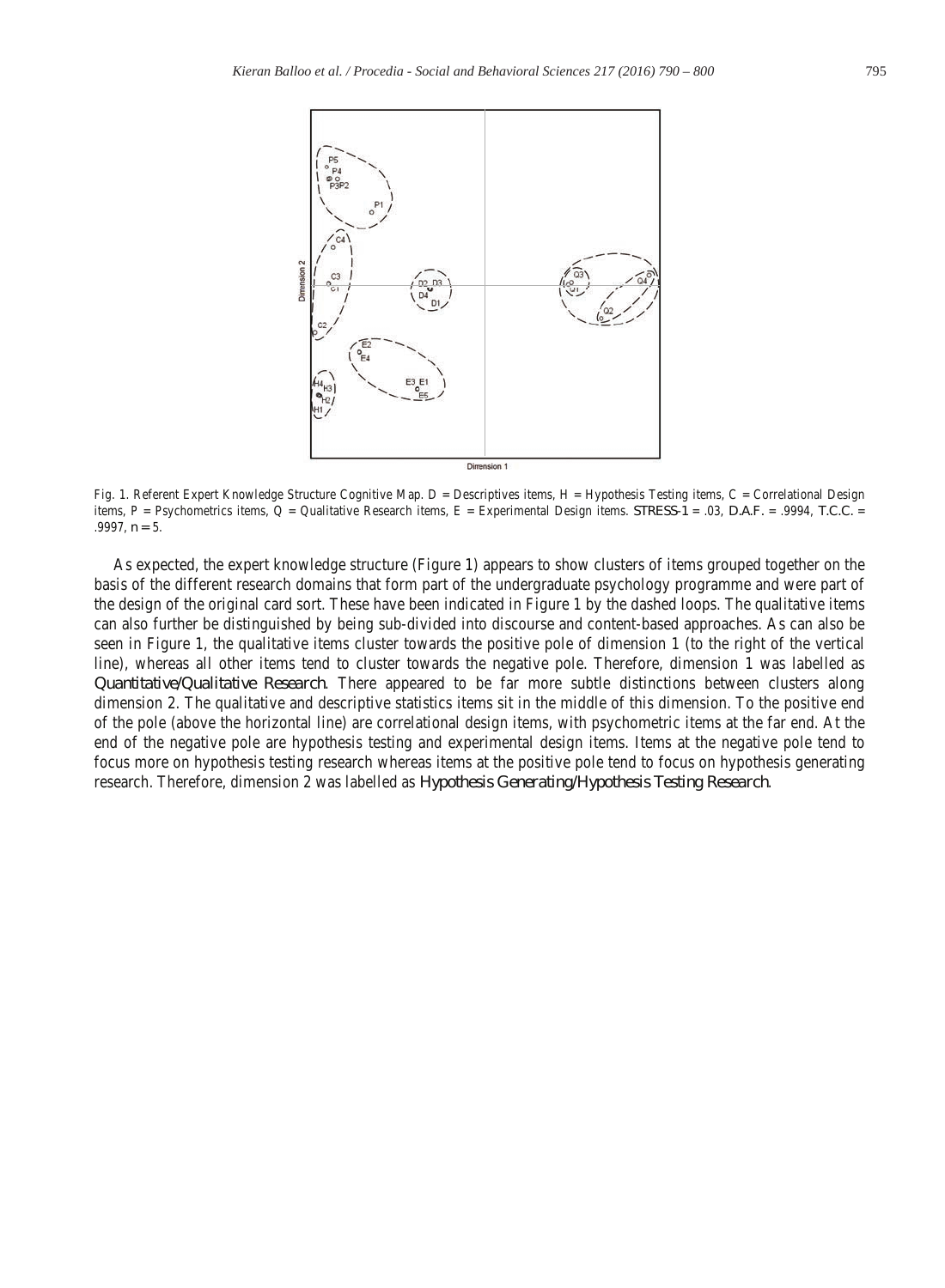

#### Dimension 1

Fig 2. Research Methods Terminology Group Level Knowledge Structure Cognitive Maps at T1, T2, T3 and T4. T1: *STRESS-1* = .15, *D.A.F.* = .98, *T.C.C.* = .99, *n =* 178; T2: *STRESS-1* = .14, *D.A.F.* = .98, *T.C.C.* = .99, *n =* 95; T3: *STRESS-1* = .16, *D.A.F.* = .98, *T.C.C.* = .99, *n =* 189; T4: *STRESS-1* = .18, *D.A.F.* = .97, *T.C.C.* = .98, *n =* 71.

Figure 2 displays the knowledge structure cognitive maps of all participants at T1, T2, T3 and T4. Looking at the T1 research methods terminology knowledge structure, which represents students' structural knowledge prior to commencing methodology training, there does not appear to be any particular coherence between the groupings of items. Unlike the expert structure, items appear to be scattered with very few related items being closely aligned. The positions of the items do not fit with the dimensions defined in the referent expert structure and the lack of a coherent structure makes it difficult to extract any meaningful dimensions, thus demonstrating no discernible understanding of research methods terminology. At T2, while many of the items remain in similar positions to T1, the items are far less spread out and scattered. The most notable improvement is the distinct cluster of qualitative items that has formed. At T3, the structure does appear to be more similar to the experts' structure with items being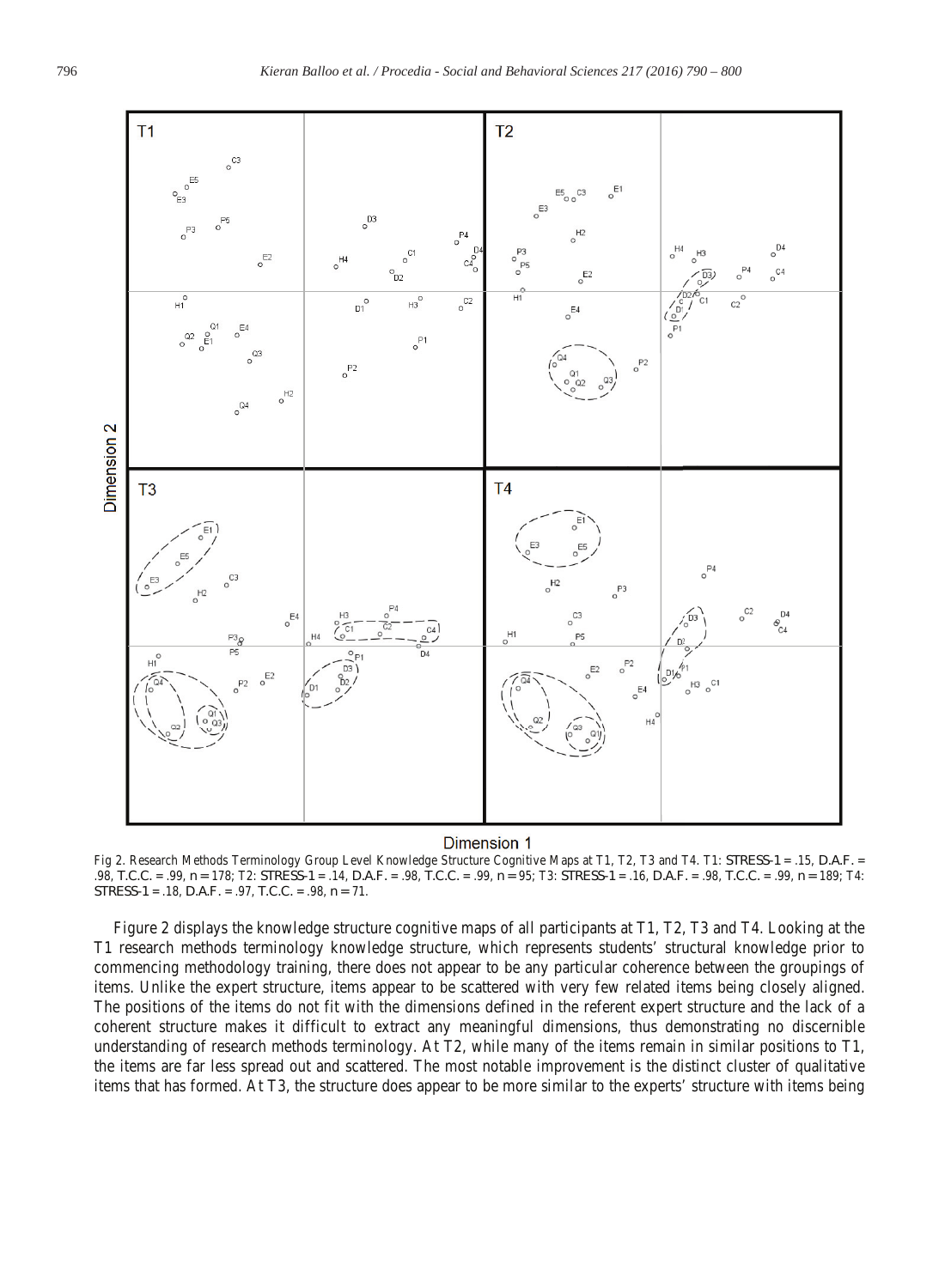far less dispersed. Some slightly larger groupings of correctly related items have formed. Most notably, qualitative items are still grouped together and can now be further distinguished by being sub-divided into discourse and content-based approaches like the experts' structure did. At T4, the structure remains largely the same as at T3 with groupings being similar. However, some groupings are less clearly delineated from other items than at T3. While the qualitative items are not as clearly delineated from the quantitative items as with the expert group, it does appear that the dimension of *Quantitative/Qualitative Research* is being somewhat demonstrated by participants at T2, T3 and T4 (this is along dimension 2 for the students instead of dimension 1 as it was for the expert group, but the dimension numbering is arbitrary as the two-dimensional space can be rotated). There is, however, nothing to suggest that the other dimension is being considered in terms of *Hypothesis Generating/Hypothesis Testing Research* or anything else.

#### *3.3. Formation of knowledge indexes*

In order to determine how much knowledge was being exhibited by individual participants, each participant's card sort data was compared to the experts' card sort data at a more direct level to produce a quantitative index of student-expert knowledge similarity. A series of weighted non-metric multidimensional scaling (WMDS) procedures were performed. WMDS can be used to determine the similarity between card sorts by examining multiple matrices as part of the same analysis (Carroll & Chang, 1970; Kruskal & Wish, 1978; Schiffman, Reynolds, & Young, 1981). For each individual card sort at T1, T2, T3 and T4, the individual distance matrices were analysed with WMDS alongside each referent expert matrix. Once each distance matrix had been analysed using the WMDS procedure, Euclidean distances were obtained which represented the proximities of all pairs of items in the two-dimensional space for each card sort. In order to form an index of knowledge for all participants, the distances from each participant's map were correlated with the expert distances. Fit statistics for each of the individual WMDS solutions were found to be optimal in the ranges of: *STRESS-1* = .01 - .05, *D.A.F.* = .998 - 1.000, *T.C.C.* = .999 - 1.000. Correlations of the distances had the potential to range from -1 to +1 with values closer to +1 (i.e. distances more strongly correlated) indicating higher similarity to the expert structure.

#### *3.4. Structural knowledge development from T1 to T4*

To determine whether students' knowledge improved across their degree relative to their starting amount of knowledge, differences in the mean knowledge index scores were compared to T1 (baseline knowledge) at T2, T3 and T4. Indexes were compared to T1 separately using *t*-tests rather than across all time-points in the same analysis, as the sum of all knowledge demonstrated by each time-point was the focus of the current study. Structural knowledge did not differ significantly from T1 ( $M = .59$ ) to T2 ( $M = .56$ ), and there was no effect,  $t(70) = .70$ ,  $p =$ .489, *d* = .11. There was, however, a significant improvement in structural knowledge of research methods terminology from T1 ( $M = .57$ ) to T3 ( $M = .66$ ) and this difference had a small effect size,  $t(120) = .70$ ,  $p = .028$ ,  $d =$ -.29. At T4, structural knowledge seemed to reduce again (*M* = .63) and was not significantly different to T1 (*M* = .57) or showing an effect, *t*(57) = -.91, *p* = .365, *d* = -.18.

#### *3.5. Individual differences*

To determine the variables that were useful predictors of knowledge, all individual difference factors were correlated with knowledge measures. For the structural knowledge indexes, only the T2 indexes were used at this stage as this time-point was at the end of the students' first year and all individual difference measures were administered in the first year. Structural knowledge change indexes were also formed by taking the values for structural knowledge indexes at T2 and subtracting T1 index values to determine how much knowledge had changed between the two time-points.

Structural knowledge indexes were significantly positively correlated with performance self-efficacy ( $r = .33$ ,  $p =$ .009), research self-efficacy ( $r = .27$ ,  $p = .037$ ), metacognitive self-regulation ( $r = .31$ ,  $p = .014$ ), effort regulation ( $r = .31$ )  $= .31, p = .014$ ), attentional control ( $r = .25, p = .027$ ), interest in research ( $r = .27, p = .037$ ) and deliberate practice of research methods  $(r = .23, p = .026)$ . In terms of knowledge change, a larger increase in structural knowledge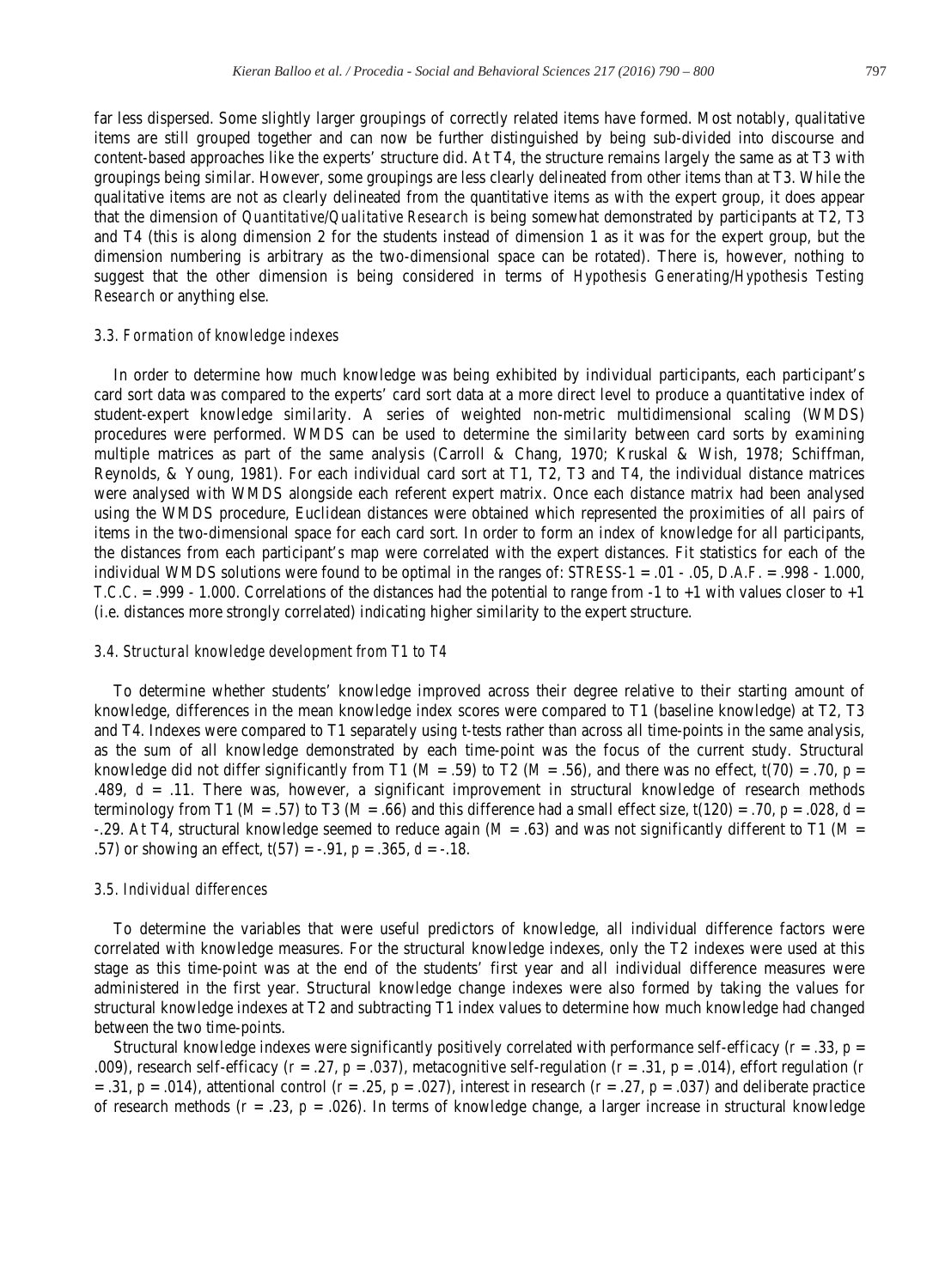from T1 to T2 was also positively correlated with metacognitive self-regulation  $(r = .27, p = .05)$  and deliberate practice of research methods ( $r = .24$ ,  $p = .047$ ), but was additionally significantly positively correlated with time and study environment ( $r = .36$ ,  $p = .007$ ), elaboration ( $r = .32$ ,  $p = .021$ ), conscientiousness ( $r = .37$ ,  $p = .005$ ), and strategic learning  $(r = .37, p = .006)$ . For declarative/procedural knowledge and research skills measures, deliberate practice of research methods and prior declarative knowledge of numeracy/statistics were significantly positively correlated with both the multiple-choice tests (*r*s = .50 and .57, respectively, both *p*s < .001) and research reports measures (*r*s = .41 and .24, respectively, both *p*s < .001). Multiple-choice tests were significantly negatively correlated with trait anxiety  $(r = -.18, p = .021)$ , statistics anxiety  $(r = -.32, p = .001)$ , research anxiety  $(r = -.26, p = .001)$ .005), academic stress ( $r = -17$ ,  $p = .028$ ), academic procrastination ( $r = -20$ ,  $p = .01$ ), and perceived stress ( $r = -17$ .20,  $p = .011$ ), and significantly positively correlated with academic self-concept ( $r = .17$ ,  $p = .033$ ), and cognitive ability ( $r = .38$ ,  $p < .001$ ).

#### **4. Discussion**

#### *4.1. Experts' and Students' Knowledge Structures*

Group level knowledge structure cognitive maps showed that experts formed clear groupings of relevant items along two clear dimensions, which supports Davis and Yi's (2004) claim that experts form organized knowledge structures of a subject area. While students' structural knowledge became visually closer to that exhibited by experts, there were still key differences. Students appeared to distinguish between quantitative and qualitative research terms by the end of their first year, but they did not see research in terms of hypothesis testing or hypothesis generating at any stage. This is potentially due to the structure of methodology training at the sampled university, in which methodology modules are separated into quantitative and qualitative research methods. Students distinguished between the different types of qualitative methods after being taught these in their second year and they were able to distinguish some research domain clusters, but by the end of their degree some of these groupings no longer existed or the items were less tightly clustered, indicating a decline in knowledge during this final year of study.

#### *4.2. Development of Structural Knowledge*

Structural knowledge did not significantly change by the end of students' first year, but there were significant improvements in knowledge by the end of their second year. However, no significant difference was found in the structural knowledge held at the beginning of students' degrees to the end of their degrees (and no effect was indicated). While students presumably do not lose all of the knowledge they formed in their first two years of study, this does imply that once methodology training ends (in the participants' case, at the end of their second year of study), any structural knowledge of research methods terminology is not maintained. This is even after completing an empirical research project. Since people can retain knowledge many years after learning it if the initial period of training is long enough (Bahrick & Hall, 1991), the current findings indicate that the two-year period of methodology training for students was not a sufficient length of time for the majority of participants to retain knowledge that was significantly different from their starting amount.

#### *4.3. The Role of Individual Differences*

Self-regulatory and motivational constructs were found to be related to higher structural knowledge and development of structural knowledge. This substantiates Murtonen's (2005) assumption that these factors might be involved in the learning of research methods, and demonstrates that these factors go beyond the learning of quantitative methods alone. Furthermore, since structural knowledge is implicated in the development of expertise, as discussed above, this also demonstrates that these constructs are likely to be a part of developing proficiency in research at undergraduate level. Prior knowledge was related to the development of various types of knowledge, although this was less of a factor when taking into account deliberate practice of research methods, which was the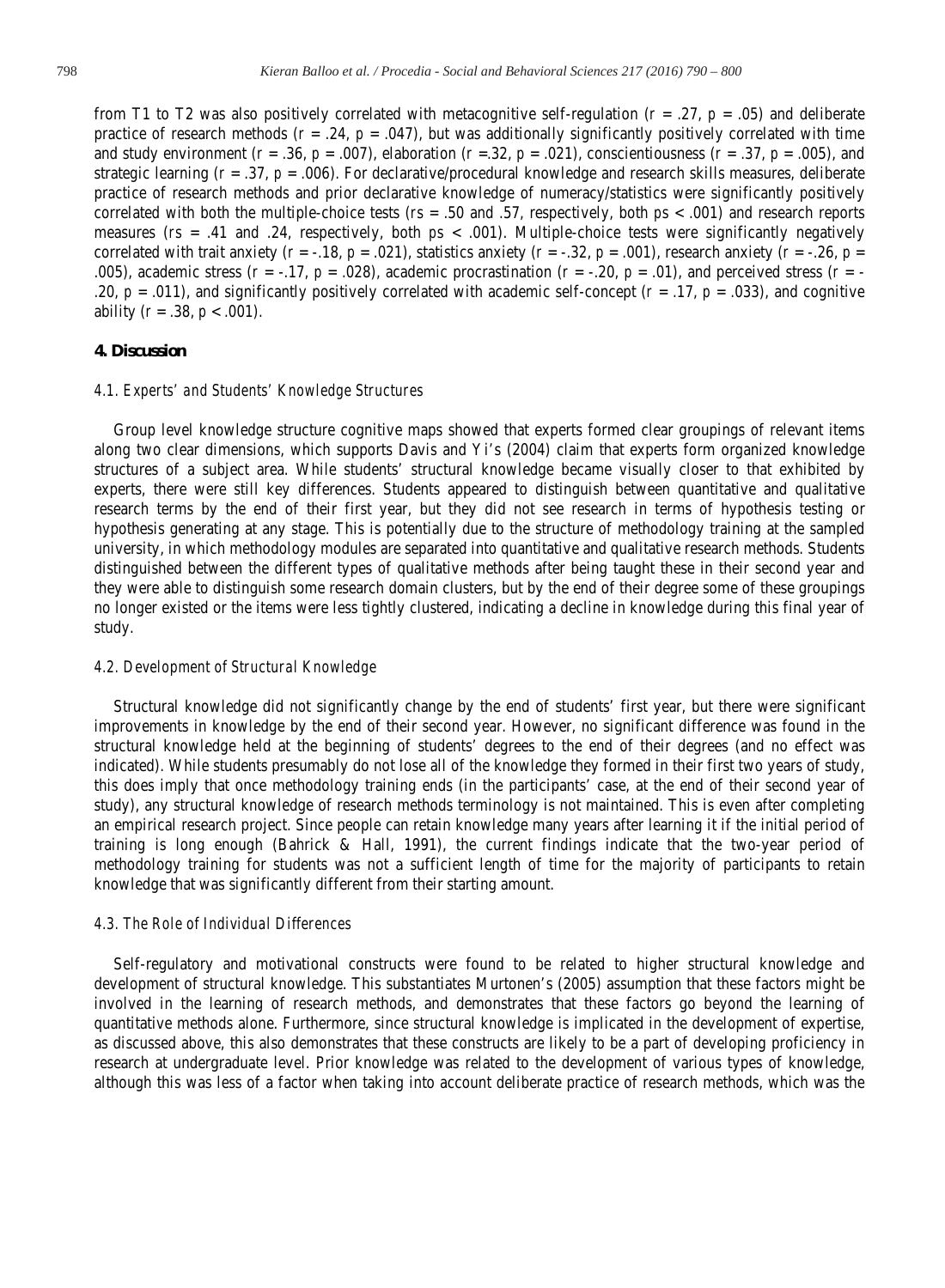largest predictor of knowledge and skills in general. Since research self-efficacy and research interest were significantly positively correlated with knowledge, this shows that these factors should be considered with undergraduates rather than just postgraduates, as has previously been done (Bieschke, 2006; Bishop & Bieschke, 1998), and that both statistics and research anxiety relate to research methods learning in general, not just achievement in statistics or quantitative methods courses (Bandalos et al., 2003; Murtonen, 2005; Onwuegbuzie, 1997, 2003; Townsend et al., 1998).

#### *4.4. Limitations, Implications and Future Research*

It is not clear whether the individual differences measured preceded the knowledge being developed. If there is a causal link between factors, it is possible that an increase in knowledge resulted in a change in the individual difference factors rather than the other way around. Future longitudinal research may benefit from re-administering some of the state-based psychometric measures at later stages to determine changes in these psychological constructs and potential for different directional relationships with knowledge. Although a causal link is not certain, it may be beneficial for students to be encouraged to use certain strategies through learning interventions and determine whether these strategies impact subsequent research methods knowledge and research skills. This could involve more engagement with practice activities, trying to increase interest in research, and training in the use of certain metacognitive self-regulated learning strategies. Furthermore, reducing anxiety while increasing self-efficacy may be beneficial. Finally, while this study focuses on cognitive and motivational aspects of knowledge development in research methods, students' conceptions of research must also be considered, as without a thorough understanding of the beliefs students hold about this learning, students may not have the inclination to learn the subject or make use of beneficial strategies.

# **References**

- Abouserie, R. (1994). Sources and Levels of Stress in Relation to Locus of Control and Self Esteem in University Students. *Educational Psychology*, *14*(3), 323–330. doi:10.1080/0144341940140306
- Abu-Zaid, A., & Khan, T. (2013). Assessing declarative and procedural knowledge using multiple-choice questions. *Medical Education Online*, *18*, 21132. doi:10.3402/meo.v18i0.21132
- Ackerman, P. L. (1996). A theory of adult intellectual development: Process, personality, interests, and knowledge. *Intelligence*, *22*(2), 227–257. doi:10.1016/S0160-2896(96)90016-1
- Ackerman, P. L., & Beier, M. E. (2006). Determinants of domain knowledge and independent study learning in an adult sample. *Journal of Educational Psychology*, *98*(2), 366–381. doi:10.1037/0022-0663.98.2.366
- Bahrick, H. P., & Hall, L. K. (1991). Lifetime maintenance of high school mathematics content. *Journal of Experimental Psychology: General*, *120*(1), 20–33. doi:10.1037/0096-3445.120.1.20
- Bandalos, D. L., Finney, S. J., & Geske, J. A. (2003). A model of statistics performance based on achievement goal theory. *Journal of Educational Psychology*, *95*(3), 604–616. doi:10.1037/0022-0663.95.3.604
- Bard, C. C., Bieschke, K. J., Herbert, J. T., & Eberz, a. B. (2000). Predicting Research Interest Among Rehabilitation Counseling Students and Faculty. *Rehabilitation Counseling Bulletin*, *44*(1), 48–55. doi:10.1177/003435520004400107
- Bauer, K. W., & Bennett, J. S. (2003). Alumni Perceptions Used to Assess Undergraduate Research Experience. *The Journal of Higher Education*, *74*(2), 210–230. doi:10.1353/jhe.2003.0011
- Bieschke, K. J. (2006). Research Self-Efficacy Beliefs and Research Outcome Expectations: Implications for Developing Scientifically Minded Psychologists. *Journal of Career Assessment*, *14*(1), 77–91. doi:10.1177/1069072705281366
- Bieschke, K. J., Bishop, R. M., & Garcia, V. L. (1996). The utility of the research self-efficacy scale. *Journal of Career Assessment*, *4*, 59–75. Bishop, R. M., & Bieschke, K. J. (1998). Applying social cognitive theory to interest in research among counseling psychology doctoral students:

A path analysis. *Journal of Counseling Psychology*, *45*(2), 182–188. doi:10.1037//0022-0167.45.2.182

- Carroll, J. D., & Chang, J.-J. (1970). Analysis of individual differences in multidimensional scaling via an n-way generalization of "Eckart-Young" decomposition. *Psychometrika*, *35*(3), 283–319. doi:10.1007/BF02310791
- Cohen, S., Kamarck, T., & Mermelstein, R. (1983). A global measure of perceived stress. *Journal of Health & Social Behavior*, *24*(4), 385–396.
- Costa, P. T., & McCrae, R. R. (1992). *Revised NEO Personality Inventory (NEO-PI-R) and NEO Five-Factor Inventory (NEO-FFI) professional manual*. Odessa, FL, USA: Psychological Assessment Resources.
- Cruise, R. J., & Wilkins, E. M. (1980). *STARS: Statistical Anxiety Rating Scale*. (Unpublished manuscript). Andrews University, Berrien Springs, MI, USA.
- Davis, F. D., & Yi, M. Y. (2004). Improving Computer Skill Training: Behavior Modeling, Symbolic Mental Rehearsal, and the Role of Knowledge Structures. *Journal of Applied Psychology*, *89*(3), 509–523. doi:10.1037/0021-9010.89.3.509